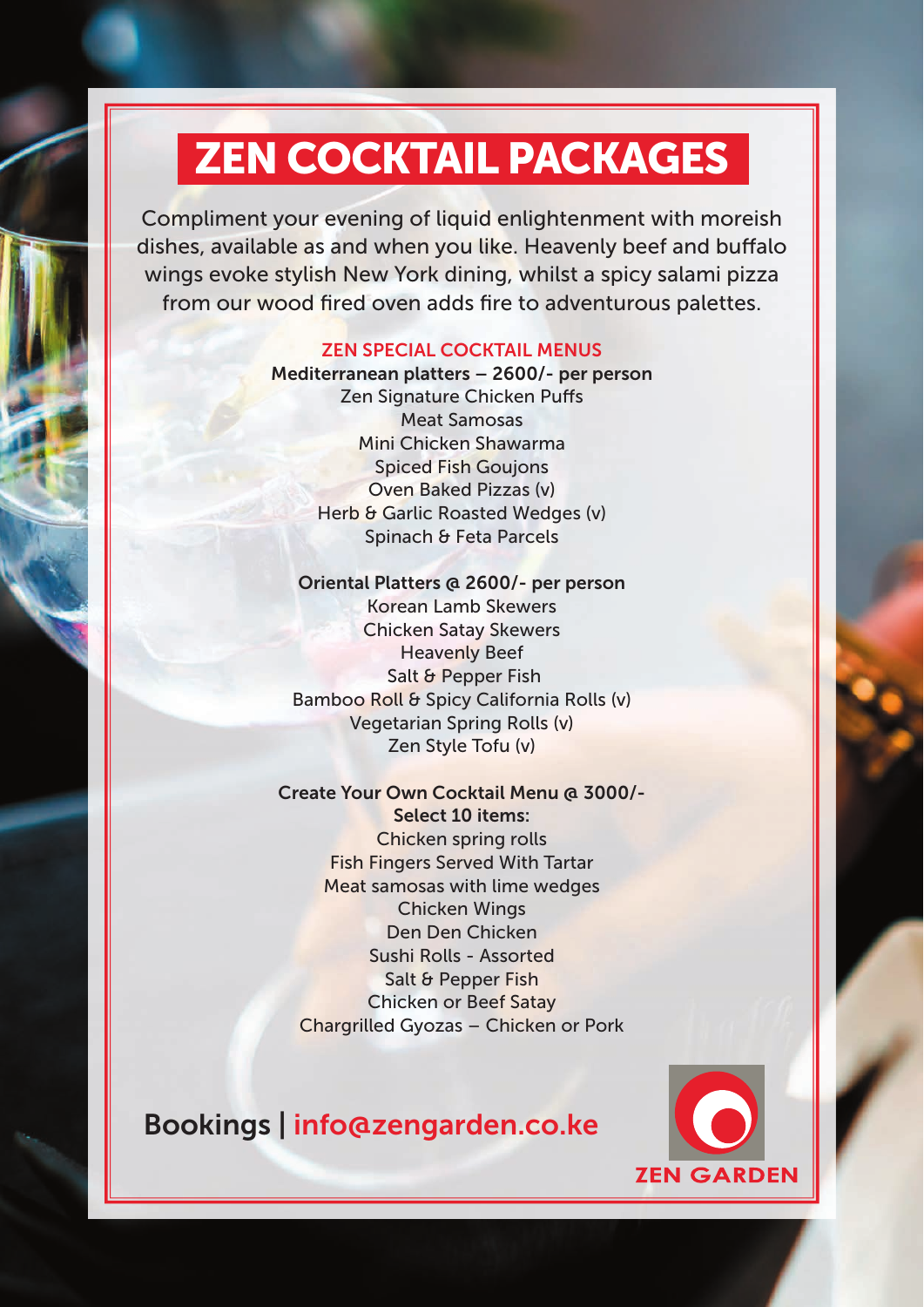Korean Lamb Skewers Salt & Pepper Squid Bite Size Sausage Rolls Mini Chicken Pies

### VEGETARIAN APPETIZERS

Vegetarian Spring Rolls (v) Bamboo Sushi Platter - California & Bamboo Rolls (v) Spinach & Feta Parcels (v) Vegetarian Samosas (v) Oven Baked Pizzas (v) Vegetarian Tempura (v) Butternut Wonton (v) Zen Style Tofu (v) Salt & Pepper Vegetables (v) Sticky Tofu (v) Feta & Coriander Samosas (v)

### SPECIAL ZEN BBQ MENU @ 3500/-

Live Choma Station: Korean Lamb Chops Beef Fillet Steaks Whole Roasted Chicken Choma Sausages Marinated Pork or Chicken Skewers (Served with all sauces and dips) Potato Wedges Fried Rice **Spinach** Kachumbari

### DESSERT - PICK 2 ITEMS

Profiteroles Mini Black Forest Fresh Fruit Skewers Home-made Gelato

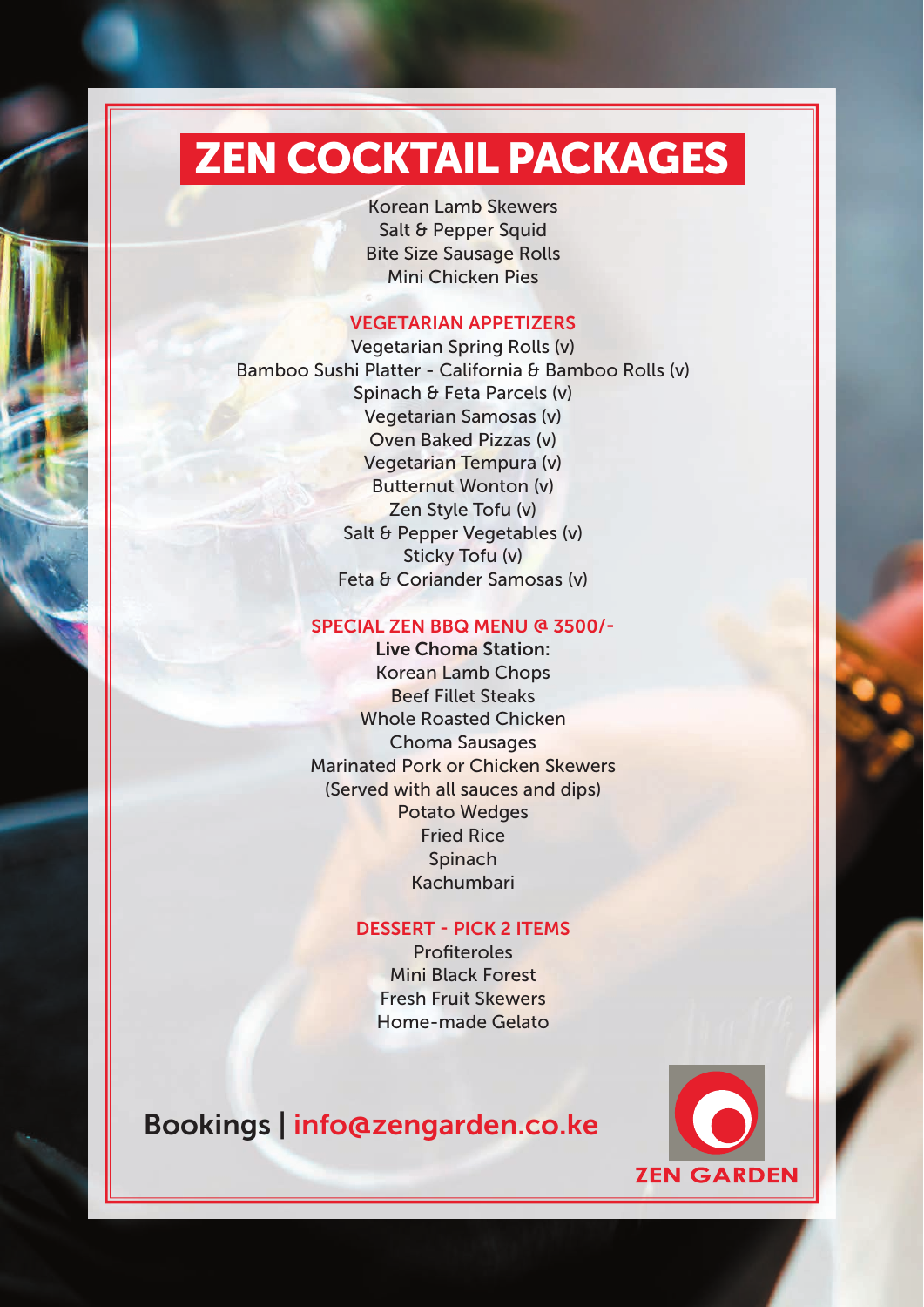THE BAR – drinks are charged on consumption

### ZEN GARDEN – Discounted bottle prices (1 Litre Bottles)

| <b>VODKA / GIN</b><br>Stolichnaya<br><b>Absolut</b><br><b>Grey Goose</b><br>Gordons<br><b>Botanist / Hendricks</b><br><b>Tanqueray</b>                                 | 750ml<br>7000<br>9,500<br>11,000<br>7,000<br>11,000<br>9,500       |
|------------------------------------------------------------------------------------------------------------------------------------------------------------------------|--------------------------------------------------------------------|
| <b>RUM /TEQUILA</b>                                                                                                                                                    |                                                                    |
| <b>Bacardi</b>                                                                                                                                                         | 9000                                                               |
| <b>Captain Morgan's Spice Gold</b>                                                                                                                                     | 9000                                                               |
| <b>Myers</b>                                                                                                                                                           | 9000                                                               |
| Patron XO                                                                                                                                                              | 11,000                                                             |
| <b>WHISKY /COGNAC</b><br>Jameson<br><b>Jack Daniels</b><br><b>JW Black Label</b><br>Hennessy - 700ml<br>Glenlivet<br>Glenfidish - 15yrs<br><b>Chivas Regal - 12yrs</b> | 12,000<br>12,000<br>14,000<br>15,000<br>15,000<br>17,500<br>15,000 |
| <b>LIQUORS /VERMOUTHS</b><br>Amarula<br><b>Baileys</b><br>Jägermeister                                                                                                 | 9,500<br>9,500<br>12,500                                           |

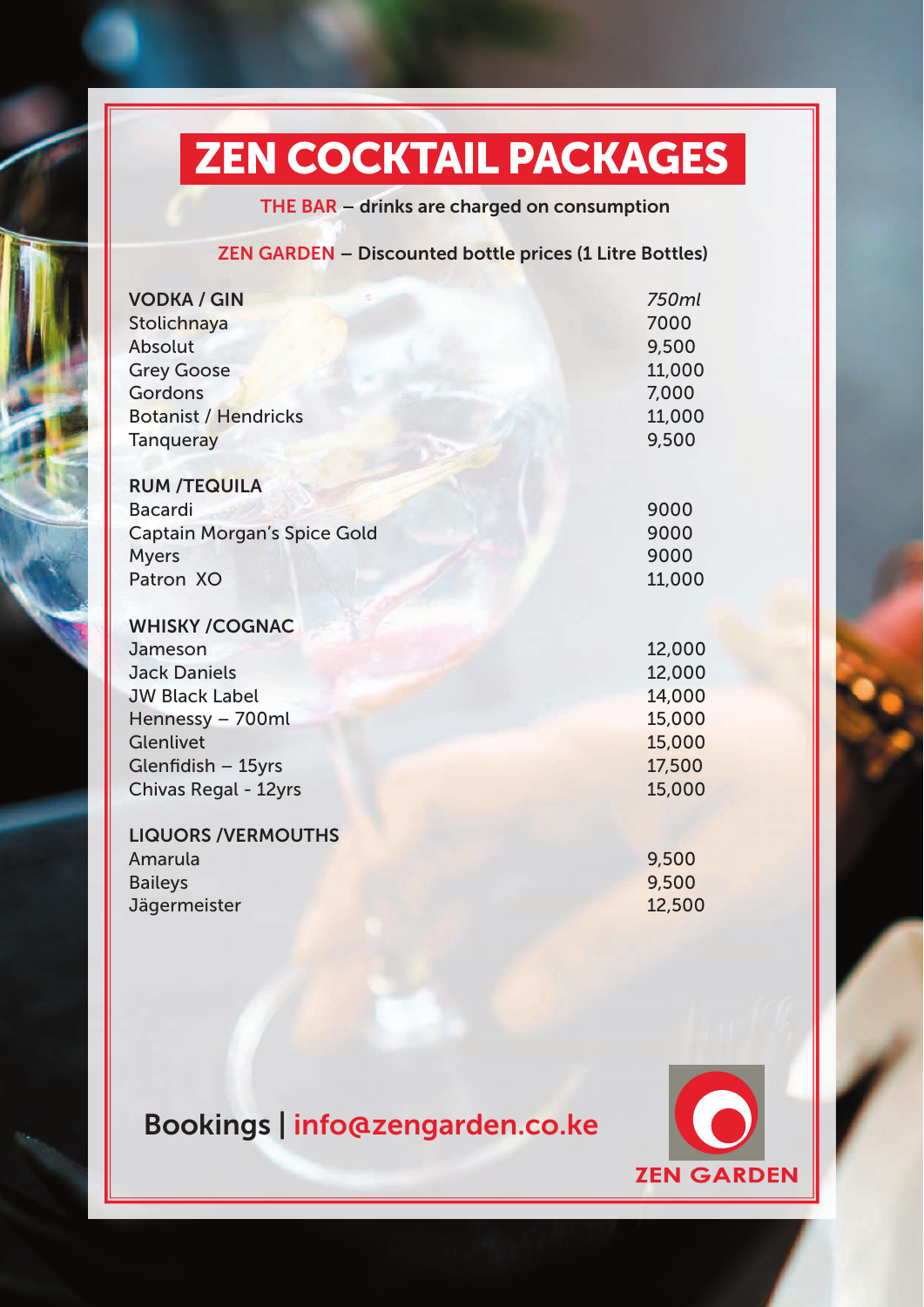### BEERS/WINES/SOFT DRINKS

Imported Beers @550/-Local Beers @450/-Sodas @300/-Sparkling Water @ 6450/-Still Water @350/-Fresh Juices @1,000/- per Litre Packet Juices @900/- per Litre House Wines (red or white) @3,500/- Sweet House wine and a control of the control of the control of the control of the control of the control of the control of the control of the control of the control of the control of the control of the control of the cont